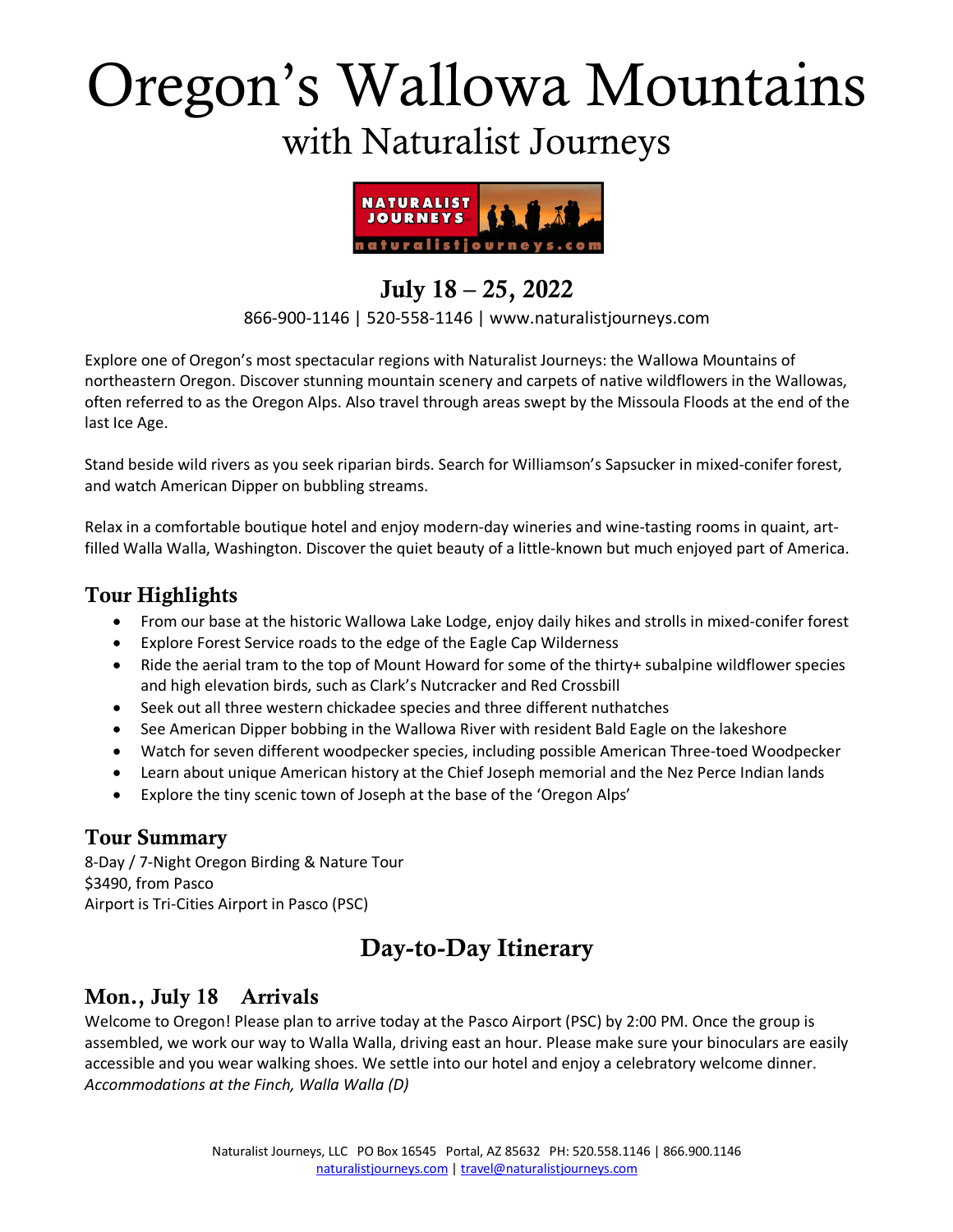# Tues., July 19 Walla Walla to Wallowa Lake

With a two-and-a-half hour drive ahead of us, we head straight into the mountains after breakfast, making a couple of birding stops in the ponderosa pine forest of the northern Blue Mountains. We search for Lazuli Bunting, Western Wood-Pewee, Mountain Chickadee, Steller's Jay, Cassin's Finch, and Pygmy Nuthatch.

After a casual lunch in Elgin, we explore the quiet Grand Ronde River at Rinehart Canyon, where we hope to find Gray Catbird, Yellow-breasted Chat, and Canyon Wren. After a quick stop at the confluence of the Minam and Wallowa Rivers, we head upstream along the Wallowa, through canyon and into the beautiful Wallowa Valley. We arrive at the lodge with plenty of time to check-in and relax before dinner.

We stay five nights at the historic Wallowa Lake Lodge, overlooking one of the most beautiful lakes in the Pacific Northwest. Originally built in 1923, the lodge resembles the great national park lodges—but without the crowds. *Accommodations at Wallowa Lake Lodge (B,L,D)*

# Wed., July 20 – Sat., July 23 Time to Explore! Mountains, Canyons & Rivers

Wallowa Lake makes the perfect base for great birding and botanizing, and spend each day exploring different parts of this scenic region. We have a casual breakfast each morning at the lodge, followed by a day in the field; most afternoons are spent around the lodge and Wallowa Lake State Park.

Several montane Forest Service roads go to the edge of the Eagle Cap Wilderness. One day, we plan to ride the aerial tram to the top of 8,200-foot Mount Howard for endemic subalpine wildflowers, high elevation birds, and stunning views of the Wallowas. Another day we take up the Lostine River Canyon, where we search for montane bird species in the riparian and mixed-conifer habitats. We will drive a loop above Little Sheep Creek to about 6,000 feet at Salt Creek Summit. We may even head out to The Nature Conservancy's Zumwalt Prairie. Our daily itinerary is flexible.

#### **Flora & Fauna**

The Rocky Mountain influence on the flora of northeastern Oregon is especially on display on the cooler northfacing slopes of the Wallowas, where the Wallowa River and Hurricane and Lostine Creeks drain the watersheds of the Eagle Cap Wilderness. We plan several short hikes and strolls to bird and botanize in these areas.

Many plant species occur here in the meadows and forests, some of which are found nowhere else in Oregon. Conifers include western larch, Engelmann spruce, mountain hemlock, Rocky Mountain juniper, Douglas-fir, and subalpine fir, plus ponderosa, lodgepole, and whitebark pines. We also look for aspens, willows, and cottonwoods along the various riparian habitats. Wildflowers of the region are abundant and diverse, and what we see depends on the weather of the spring and early summer. Just a tiny sampling of the forbs we may encounter include: Gentians (*Gentianella* and *Gentianopsis*); Valerians (*Valeriana*); Louseworts (*Pedicularis*); Gooseberries (*Ribes*); Monkeyflowers (*Erythranthe*); Pussytoes (*Antennaria*); Columbines (*Aquilegia*); wild Heliotrope (*Phacelia*); Balsamroot (*Balsamorhiza*); Camas (*Camassia*), Mariposa Lilies (*Calochortus*); Stonecrop (*Sedum*); Bog Orchids; and several shrubby Penstemon species. Fifty or more alpine wildflower species can be found blooming on Mount Howard's summit during mid-summer, and we look carefully for one of the rarest plant species in North America, Greenman's Desert Parsley (*Lomatium greenmanii*).

Birds are not quite as diverse as wildflowers, but we can still expect many western specialties. A few of these may include Vaux's Swift, Hammond's Flycatcher, Townsend's Solitaire, Western Tanager, and Black-headed Grosbeak. Birds we search for on Mt. Howard include Golden Eagle, Williamson's Sapsucker, Mountain Bluebird,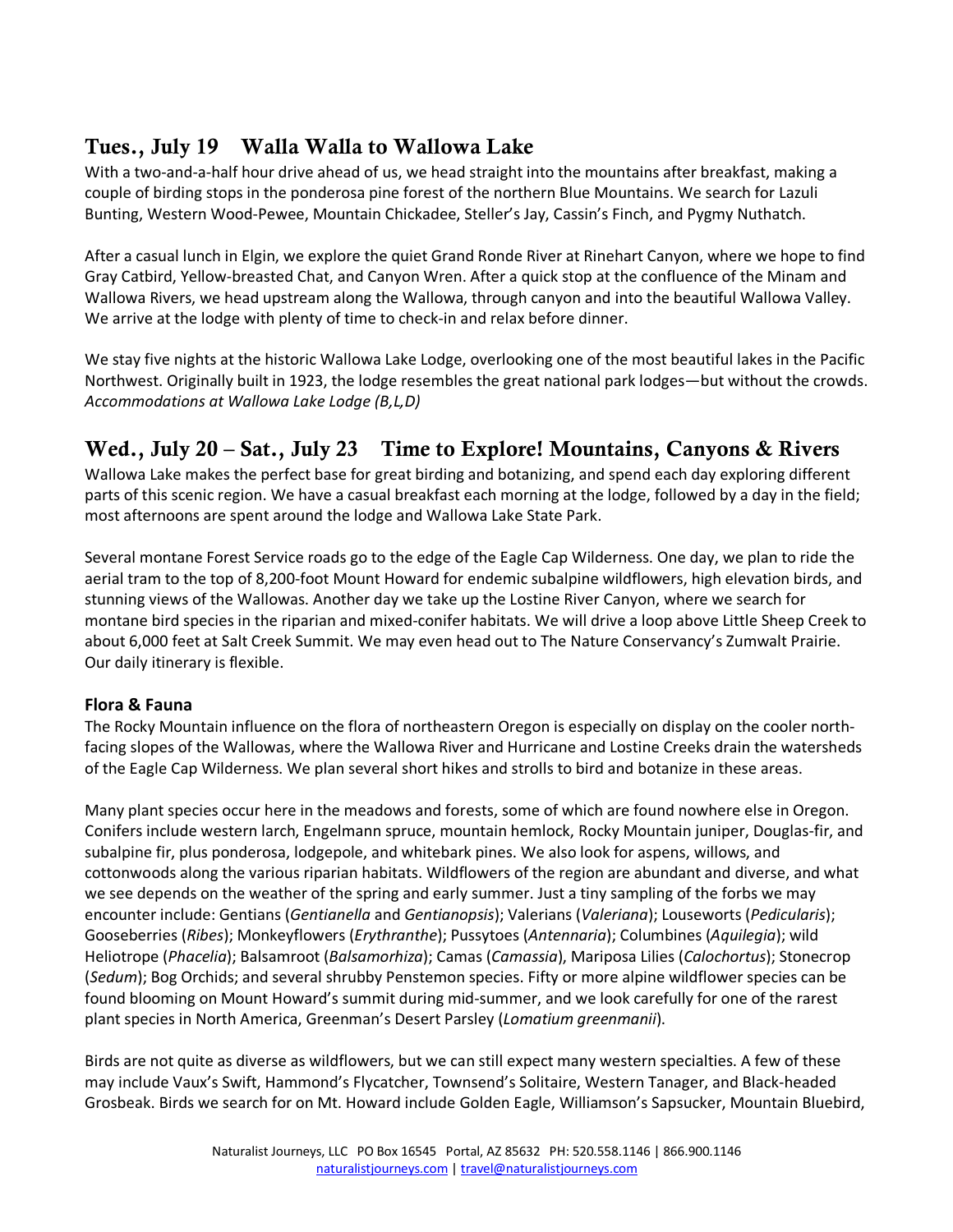and Clark's Nutcracker. We might find Spotted Sandpiper and American Dipper near the lakeshore and maybe even Lewis's Woodpecker near the mouth of the Wallowa River. Riparian areas also host Red-naped Sapsucker, Cedar Waxwing, Northern Rough-winged Swallow, and Belted Kingfisher. Breeding montane specialties also include American Three-toed Woodpecker, Golden-crowned Kinglet, MacGillivray's Warbler, and possible Calliope Hummingbird.

The aerial tram ride to the summit of Mount Howard is exhilarating, with fantastic views in all directions. As we exit the tram station, we have the choice of several (mostly level) trails that wind their way through a stunted subalpine fir and whitebark pine forest, liberally interspersed with fescue meadows supporting a diverse montane flora. High elevation species (both plants and birds) thrive here, and on a clear day you can look far into Washington State to the north and Idaho to the east. Below us we can see all of Wallowa Lake (3½ miles in length), with clear views of its stunning glacial moraines. From this vantage point, it's easy to understand how the craggy Wallowas—with many peaks visible from Mount Howard—have been nicknamed the 'Oregon Alps'.

Most of our dinners are held at the lodge, with at least one night in Joseph or Enterprise. The Old West feel of Joseph is evident, featuring galleries, bronze foundries, distillery, cafes, shops, and restaurants. Enterprise hosts still more cafes, restaurants, and a brewery/pub known statewide. *Accommodations at Wallowa Lake Lodge (B,L,D)*

# Sun., July 24 Return to Pasco

After breakfast, we have plenty of time to pack our bags and depart for the leisurely drive to Pasco, Washington, heading for the airport. The route takes us back through the northern Blue Mountains of the Umatilla National Forest, through the Tollgate area adjacent to Langdon Lake, and down the mountains into alluvial-floored river valleys supporting ranches and irrigated fields near the confluence of the Walla Walla and Columbia Rivers. If time allows, we make a couple of casual birding stops along the route. We enjoy an early lunch at Anthony's at Columbia Point, on the bank of the mighty Columbia River.

Our final dinner is at Anthony's at Columbia Point, on the bank of the mighty Columbia River. We celebrate a fun tour and go over our final birding list.

*Accommodations at Red Lion Hotel (B,L,D)*

## Mon., July 25 Departures

You may depart at your leisure today as our hotel has a convenient airport shuttle. *(B)*

# Tour Details

#### Plan Ahead!

Protect yourself with Allianz Travel Insurance. Their website will show a grid of tour cost and your age category for you to make selections. As of January 2017, Naturalist Journeys pays 100% of your flight carbon offset.

## Cost of the Journey

Cost of the Journey is \$3490 DBL / \$4260 SGL, based on double occupancy, per person. The tour price includes airport transfers, 7 nights' accommodations, all meals from as noted in the itinerary, professional guide services, park and preserve entrance fees, and miscellaneous program expenses.